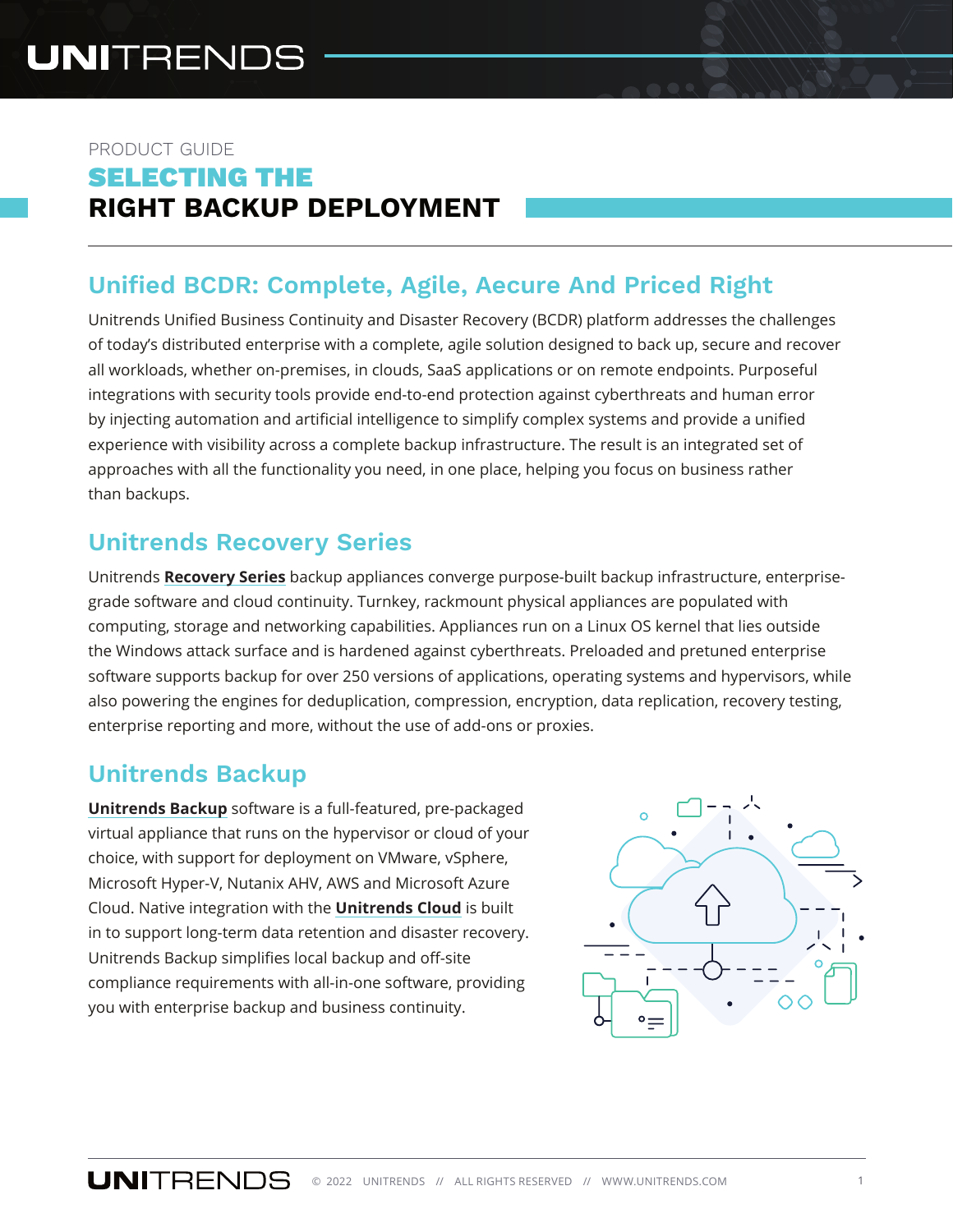### **Unitrends Endpoint Backup**

**[Unitrends Endpoint Backup](https://www.unitrends.com/products/unitrends-endpoint-backup)** enables organizations to protect remote endpoints and PCs without requiring a local appliance. Opportunistic scheduling, WAN-optimized replication and AES 256-bit encryption in-flight and at-rest enable effortless, automated and secure protection for your on-the-go workforce. No on-premises servers, storage or IT management is necessary, with all backups stored securely in the Unitrends Cloud.

#### **Scale Up And Out**

Digital assets are growing exponentially. Compliance requirements demand longer retention terms while maintaining recoverability. Organizations need backup and recovery solutions that deliver seamless scalability to the cloud to readily fulfill the need for off-site retention, compliance and recoverability. Unitrends Recovery Series and Unitrends Backup virtual appliances deploy quickly and integrate with the cloud destination of your choosing — whether Unitrends Cloud, Amazon AWS, Microsoft Azure or others to easily scale up and out to the cloud as your business grows.

- **»** As your needs evolve, you have the option to move to a larger physical Unitrends appliance or increase the resources dedicated to your virtual deployment. Scale up and out by adding appliances within a single site, at remote office/branch office (ROBO) sites or extending to the cloud. Unitrends **[UniView](https://www.unitrends.com/products/uniview)** unifies these best-of-breed backup approaches with centralized management, enabling you to manage your entire deployment of backup appliances, endpoint backup and SaaS backup — all from one place.
- **»** Scale appliances from 2TB up to 120TB in a single appliance with bundled, predictable pricing.
- **»** Quickly add physical appliances or virtual resources to protect growing data simply rack, connect and go.
- **»** Seamless integration with the Unitrends Cloud for long-term data retention and hosted disaster recovery spin-up with Unitrends **[Disaster-Recovery-as-a-Service](https://www.unitrends.com/products/draas)** (DRaaS).

#### **Product Comparison Chart**

Unitrends offers users the flexibility to choose between a physical hardware-based appliance or software-based virtual appliance deployment. What's best for your organization will depend in part upon the compute resources available at the primary and recovery site as well as the volume of data protected. Rapidly growing organizations may find the virtual appliance more suited to their needs, as you can easily add additional compute and storage as requirements demand. Smaller offices or branch locations with limited infrastructure



may benefit from the added resources provided by the physical appliance. Consider the chart below.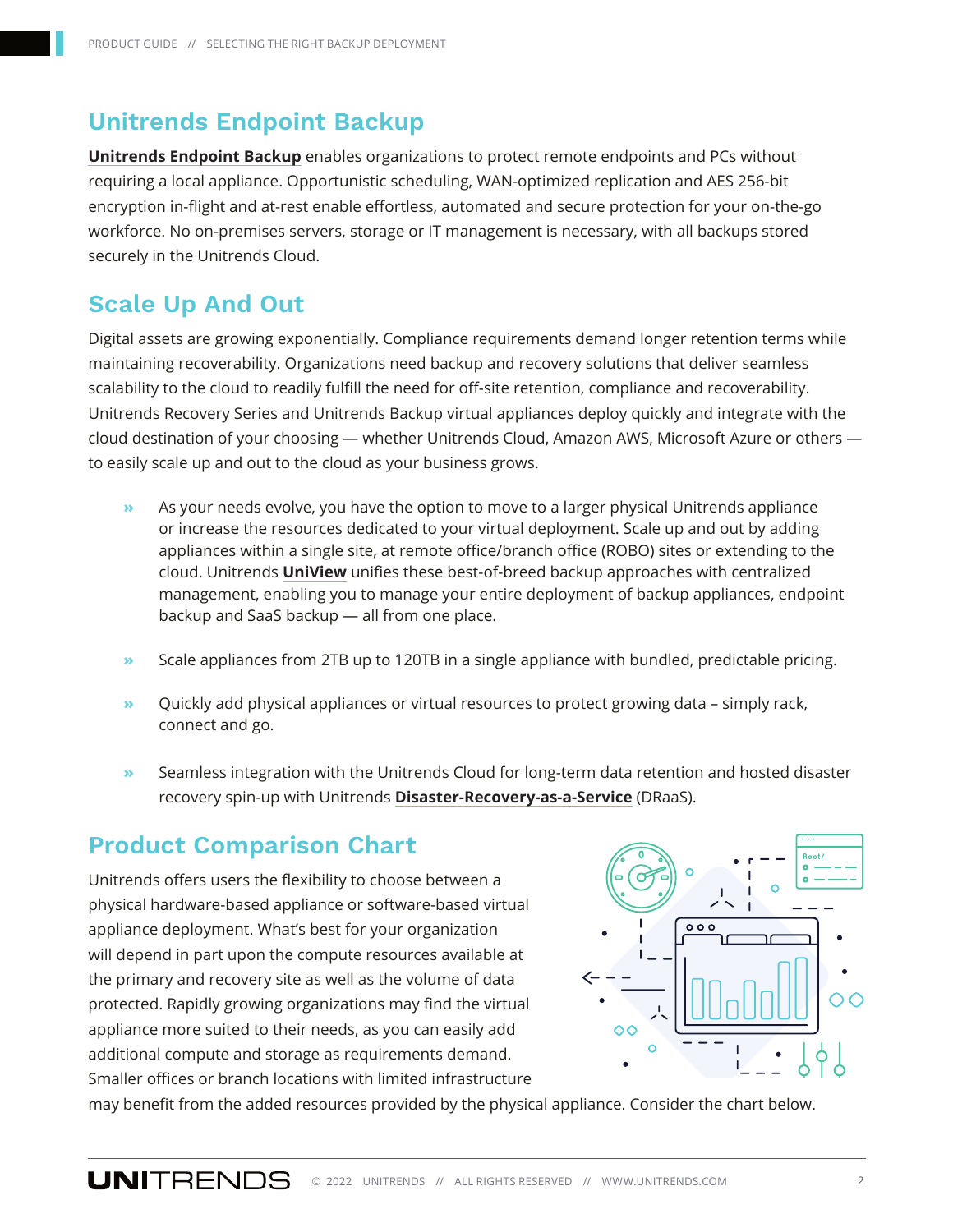#### Unitrends Solution Vs. Traditional Backup Software

A look at how Unitrends Recovery Series and Unitrends Backup software stacks up against competitive software providers' products:

| <b>BENEFITS</b>                                                    | <b>UNITRENDS</b><br><b>RECOVERY</b><br><b>SERIES</b> | <b>UNITRENDS</b><br><b>BACKUP</b><br><b>SOFTWARE</b> | <b>TRADITIONAL</b><br><b>BACKUP</b><br><b>SOFTWARE</b> |
|--------------------------------------------------------------------|------------------------------------------------------|------------------------------------------------------|--------------------------------------------------------|
| Os Kernel Hardened Against Ransomware And<br>Other Cyberthreats    |                                                      |                                                      | $\mathbf x$                                            |
| Fully Integrated, Optimized Hardware<br>And Software               |                                                      | $\mathbf x$                                          | $\boldsymbol{\mathsf{x}}$                              |
| Fully Integrated, Optimized Os And<br>Backup Software              |                                                      |                                                      | $\boldsymbol{\mathsf{x}}$                              |
| Fully Integrated Cloud Storage And Draas                           |                                                      |                                                      | $\boldsymbol{\mathsf{x}}$                              |
| Instant Recovery (Windows, Vmware, Hyper-V)<br>To A Hypervisor     |                                                      |                                                      |                                                        |
| Instant Recovery On Appliance                                      |                                                      | $\pmb{\times}$                                       | $\mathbf x$                                            |
| Automated, Application-Level Recovery Testing                      |                                                      |                                                      | $\boldsymbol{\mathsf{x}}$                              |
| Automated, Application-Level Recovery Testing<br>On Appliance      |                                                      | $\mathbf x$                                          | $\boldsymbol{\mathsf{x}}$                              |
| Fully Integrated Wan-Optimized<br><b>Replication Engines</b>       |                                                      |                                                      | $\boldsymbol{\mathsf{x}}$                              |
| Autonomous Self-Healing For Backups                                |                                                      |                                                      | $\mathbf x$                                            |
| Predictive Hardware Analytics & Proactive<br><b>Failure Alerts</b> |                                                      | $\overline{\mathbf{x}}$                              | $\overline{\mathbf{x}}$                                |
| Global UI For Holistic Management Of<br>All Components             |                                                      |                                                      | x                                                      |